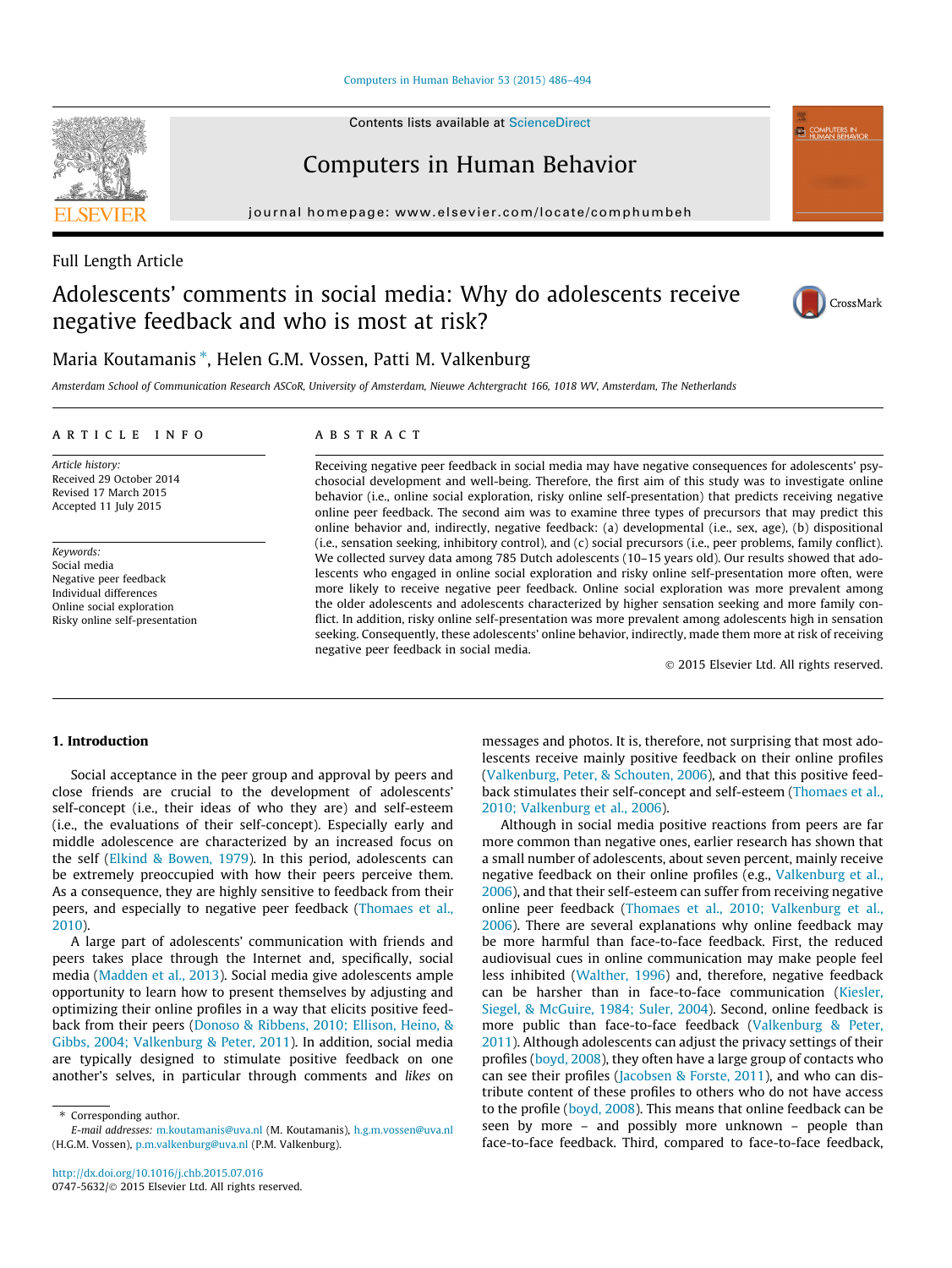online feedback is more persistent and visible to others long after it has been communicated [\(boyd, 2008\)](#page-7-0), which may also increase its impact.

Earlier studies give reason to assume that negative online peer feedback in pre- and early adolescence can be at least as detrimental for psychosocial development as offline negative peer feedback ([Kiriakidis & Kavoura, 2010; Tokunaga, 2010; Valkenburg et al.,](#page-8-0) [2006](#page-8-0)). It is, therefore, important to know whether certain online behaviors evoke negative reactions and, if so, who engages in these online behaviors. After all, if we are able to identify these particular adolescents, we will be better able to design prevention and intervention strategies. Therefore, the present study focuses on identifying online behavior related to receiving negative online peer feedback, as well as several characteristics (i.e., demographic, dispositional, and social characteristics) of adolescents who engage in online behavior that may result in negative feedback.

# 1.1. Online behavior and negative feedback

Although previous studies have shown that negative online feedback can have a negative effect on adolescents' self-concept and self-esteem, to our knowledge, none of these studies have examined the specific processes or causes that may lead to receiving negative feedback. An important first step, therefore, is to investigate how adolescents who frequently receive peer negative feedback from their peers differ in their online behavior from other adolescents. Do adolescents who get negative feedback behave in a less inhibited way? Do they take more risks in their online communication and self-presentation? To answer these questions, the first aim of this study is to investigate which online behaviors predict the frequency of receiving negative feedback in social media (i.e., social network sites).

Social network sites typically encourage adolescents to form a network of friends, for instance by initiating conversations and new social contacts, as well as by showing pictures of themselves in their online profiles. On the one hand, such online activities have been suggested to support crucial goals in adolescence related to social competence and identity development [\(Valkenburg &](#page-8-0) [Peter, 2011](#page-8-0)). On the other, the more adolescents reveal about themselves, the more feedback this can generate. Although social initiation and posting of personal pictures can elicit positive reactions from others, the likelihood of receiving negative feedback is higher compared to other "safer" online behavior. Adolescents who engage in these behaviors may, consequently, be more vulnerable to negative consequences (e.g., [Berson, Berson, & Ferron, 2002;](#page-7-0) [Livingstone & Helsper, 2007](#page-7-0)), such as receiving negative online peer feedback, or being victimized online [\(Mesch, 2009](#page-8-0)). In the present study, we, therefore, hypothesize two behaviors as potential predictors of receiving negative feedback: (a) online social exploration and, (b) risky online self-presentation.

Online social exploration refers to exploring new social contacts and initiating conversations through social media. This includes communication with known peers (e.g., asking whether someone wants to do something fun with you) as well as less known or even unknown peers (e.g., commenting on messages of people you do not know very well). Risky online self-presentation can be defined as posting pictures of oneself with a strong focus on sexuality and physical attractiveness. It concerns pictures in which adolescents appear good-looking or sexy (e.g., by posing in a provocative or sexy way, or by being scantily dressed in the picture). Both online social exploration and risky online self-presentation typically involve more risk than activities that can be expected to have more certain – and usually also more positive – outcomes, such as talking to friends or posting relatively neutral pictures of oneself. The current study, therefore, investigates whether adolescents' online social exploration and risky online self-presentation predict negative feedback from peers. We expect that online social exploration (H1a) and risky online self-presentation (H2b) predict a higher risk of receiving negative online peer feedback.

#### 1.2. Potential precursors of risky online behavior

Previous literature stresses the importance of investigating the role of individual differences when investigating media use and possible media effects ([Valkenburg & Peter, 2013](#page-8-0)). Aside from gender and age, which are frequently investigated as individual difference factors, the Differential Susceptibility to Media Effects Model (DSMM) also points to dispositional factors (e.g., personality) and social factors (e.g., family and peer influence) that make individuals more susceptible to media effects. Based on this theoretical model and previous research, we examine the role of three types of precursors of risky online behavior: (a) demographic (i.e., sex, age), (b) dispositional (i.e., sensation seeking, inhibitory control), and (c) social (i.e., peer problems, family conflict). These precursors are expected to directly influence online social exploration and risky online self-presentation, which, in turn, increase the likelihood of receiving negative peer feedback. The second aim, therefore, is to examine the indirect effects of these three types of precursors on negative online peer feedback.

#### 1.2.1. Demographic factors

With respect to demographic precursors of risky online behavior, this study investigates two variables: sex and age.

1.2.1.1. Sex. Boys generally display more risky behavior in everyday life compared to girls ([Gullone, Moore, Moss, & Boyd, 2000\)](#page-7-0). They also seem to engage in more online risks than girls, for example through sharing personal information online ([Livingstone &](#page-8-0) [Helsper, 2007\)](#page-8-0), engaging in sexual online risk behavior ([Baumgartner, Valkenburg, & Peter, 2011](#page-7-0)), and visiting chat rooms and forums, which typically involve interactions with strangers ([Sasson & Mesch, 2014\)](#page-8-0). In addition, boys and men may be more inclined to experiment with the information they post in their online profiles compared to girls and women [\(Orchard, Fullwood,](#page-8-0) [Galbraith, & Morris, 2014\)](#page-8-0). Experimentation in itself implies trying out new options, of which the outcome (i.e., the positivity or negativity of other's reactions) is less certain. Such behavior may, in turn, increase the likelihood of receiving negative feedback.

On the other hand, girls may take more risks than boys in their online physical self-presentation, which can also, subsequently, provoke negative reactions from peers. For example, they more often post sexual pictures of themselves than boys ([Manago,](#page-8-0) [Graham, Greenfield, & Salimkhan, 2008](#page-8-0)). This relatively risky way of presenting themselves can prompt negative comments from peers. However, because the empirical evidence on the relationship between sex and risky online behavior is not consistent enough to formulate a hypothesis, we explore the following research question: Do boys or girls have a higher tendency to engage in online social exploration or (RQ1a) and risky online self-presentation (RQ1b), which, in turn, increases the risk of receiving negative online peer feedback?

1.2.1.2. Age. Early and middle adolescents (12–15 years old) may be more likely to receive negative online feedback than pre- (10– 11 years old) and late adolescents (16–18 years old). In early to middle adolescence, there is an increase in risk behavior, which peaks in middle adolescence and decreases in late adolescence (e.g., [Steinberg, 2005\)](#page-8-0). Adolescents' online risk behavior also seems to follow this typical curvilinear risk behavior trajectory ([Baumgartner, Sumter, Peter, & Valkenburg, 2012](#page-7-0)). This suggests that early and, especially, middle adolescents may take more risks in how they communicate and present themselves in social media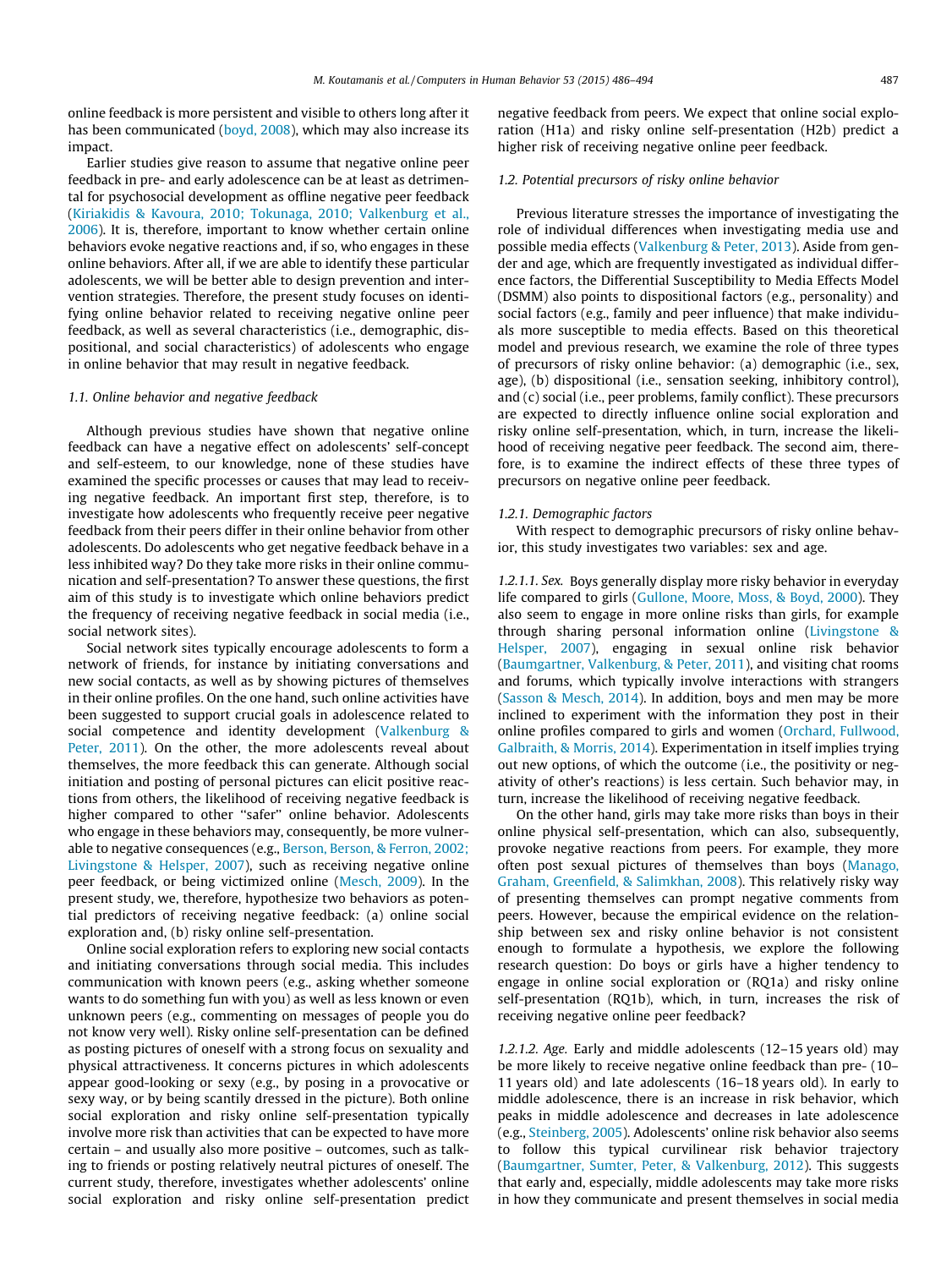compared to preadolescents and older adolescents. As a consequence of such experimentation with social behavior, these adolescents may more often receive negative comments from their peers. The sample of the current study includes adolescents from 10 years old (i.e., preadolescents) to 15 years old (i.e., early and middle adolescents). Therefore, we hypothesize that age predicts a higher tendency to engage in online social exploration (H2a) and risky online self-presentation (H2b), which, in turn, increases the risk of receiving negative online peer feedback.

#### 1.2.2. Dispositional factors

A second type of precursors concerns adolescents' personality or disposition. Two dispositional factors that may be related to online risky behavior are: (a) adolescents' tendency to seek sensation in the form of new and exciting experiences (i.e., sensation seeking), and (b) the extent to which they have difficulty inhibiting their impulses (i.e., inhibitory control).

1.2.2.1. Sensation seeking. Adolescence is characterized by increased sensation seeking [\(Arnett, 1994; Steinberg, 2004;](#page-7-0) [Zuckerman, Eysenck, & Eysenk, 1978\)](#page-7-0). Individual variation in sensation seeking has often been the focus of studies into adolescents' risk behavior, which have consistently shown that adolescents with a higher tendency to seek sensation are more likely to engage in different types of risk behavior, such as reckless driving, sexual behavior, drug use, and minor criminal behavior (e.g., [Arnett,](#page-7-0) [1996\)](#page-7-0). Similarly, it is likely that adolescents' tendency to seek sensation extends to their online behavior. Adolescents high in sensation seeking spend more time online ([Lin & Tsai, 2002\)](#page-8-0), which increases the likelihood of experiencing online risks [\(Livingstone](#page-8-0) [& Helsper, 2007\)](#page-8-0). In addition, adolescents with a higher tendency to seek sensation have been shown to take more risks in their online behavior [\(Baumgartner et al., 2012; Livingstone & Helsper,](#page-7-0) [2007; Lu, 2008](#page-7-0)). Consequently, this may increase the risk of receiving negative reactions from peers. We, therefore, hypothesize that adolescents who seek more sensation have a higher tendency to engage in online social exploration (H3a) and risky online self-presentation (H3b) compared to adolescent who seek less sensation, which, in turn, increases the risk of receiving negative online peer feedback.

1.2.2.2. Inhibitory control. Adolescents with a deficiency of inhibitory control are less able to suppress behavior that is inappropriate in a particular context ([Barkley, 1997, 1999\)](#page-7-0). Problems with inhibitory control are uncovered by impulsive behavior ([Schachar &](#page-8-0) [Logan, 1990\)](#page-8-0), and have been related to a higher risk of several addictive behaviors (e.g., [Nigg et al., 2006; Vitaro, Arsenault, &](#page-8-0) [Tremblay, 1999\)](#page-8-0). It is likely that adolescents who have difficulty inhibiting their behavior in face-to-face situations also have more problems controlling their behavior in online interactions. Inhibitory control and impulsivity are associated with a higher risk of Internet addiction (e.g., [Burnay, Billieux, Blairy, & Larøi, 2015;](#page-7-0) [Cao, Su, Liu, & Gao, 2007; Dong, Lu, Zhou, & Zhao, 2010\)](#page-7-0), and may also increase the possibility of experiencing online risks ([Livingstone & Helsper, 2007](#page-8-0)). Inhibition problems may also be related to the inability to inhibit specific online behavior, such as sharing information and actions related to self-presentation, such as posting inappropriate messages or photos. In the same fashion, adolescents with low inhibitory control may more often initiate interactions with relative strangers. Subsequently, such disinhibited and risky online behavior can evoke negative feedback. We, therefore, hypothesize that adolescents with lower inhibitory control have a higher tendency to engage in online social exploration (H4a) and risky online self-presentation (H4b) compared to adolescents with higher inhibitory control, which, in turn, increases the risk of receiving negative online peer feedback.

#### 1.2.3. Social factors

Two factors in adolescents' social environment may be predictive of risky online behavior: (a) the extent to which adolescents have problems in their relationships with peers (i.e., peer problems) and the level of conflict within adolescents' families (i.e., family conflict).

1.2.3.1. Peer problems. Peer problems can, for instance, include not getting along very well with peers, not having close friends, or even being bullied or tormented by peers. Earlier research has already shown a direct link between lower peer attachment and problematic (i.e., frequent) Internet use (i.e., frequent use; [Moreau, Laconi,](#page-8-0) [Delfour, & Chabrol, 2015](#page-8-0)). In addition, adolescents' offline negative interactions and experiences with peers may also be reflected online, for example by being socially excluded in social media or by receiving negative reactions on what they share online. This is supported by studies showing that adolescents who are victimized face-to-face are also more likely to be victimized or bullied online ([Fredstrom, Adams, & Gilman, 2011; Wolak, Mitchell, & Finkelhor,](#page-7-0) [2003; Ybarra, Espelage, & Mitchell, 2007](#page-7-0)). This relationship between offline and online peer relationships also suggests that specific behavioral patterns of adolescents with problematic peer interactions are visible both offline and online. Adolescents with peer problems are more likely to have a relatively dysfunctional way of interacting with peers ([Parker & Seal, 1996\)](#page-8-0). As a consequence, they might behave in a more socially awkward way in social media, for example by posting inappropriate pictures or messages, which could evoke negative comments. In addition, they may be less satisfied with their offline social lives, and, therefore, feel more comfortable initiating relationships online [\(Bessière,](#page-7-0) [Kiesler, Kraut, & Boneva, 2008; Livingstone & Helsper, 2007](#page-7-0)). We, therefore, hypothesize that adolescents with more peer problems have a higher tendency to engage in online social exploration (H5a) and risky online self-presentation (H5b) compared to adolescents with fewer peer problems, which, in turn, increases the risk of receiving negative online peer feedback.

1.2.3.2. Family conflict. Preadolescents from high-conflict families have a stronger preference for violent media content ([Fikkers,](#page-7-0) [Piotrowski, Weeda, Vossen, & Valkenburg, 2013; Vandewater,](#page-7-0) [Lee, & Shim, 2005\)](#page-7-0). This preference for relatively stimulating media content may also be expressed in more extreme or risky use of online social media, such as risky online self-presentation and initiating contact with strangers, which may lead to receive negative reactions. Furthermore, adolescents from high-conflict families may feel the need to escape from for their stressful family environments. Children and adolescents who experienced communication problems with their parents, as well as those with lower life satisfaction, showed more risky online behavior ([Livingstone & Helsper,](#page-8-0) [2007\)](#page-8-0). We, therefore, expect that adolescents with more family conflict have a higher tendency to engage in online social exploration (H6a) and risky online self-presentation (H6b) compared to adolescents with less family conflict, which, in turn, increases the risk of receiving negative online peer feedback.

## 2. Method

#### 2.1. Sample and procedure

After we received approval from the sponsoring institution's Institutional Review Board, a large, private survey research institute in the Netherlands collected survey data from September to November 2012. The research institute recruited 516 families with at least two adolescents between 10 and 15 years old. For families with more than two children between 10 and 15 years old, only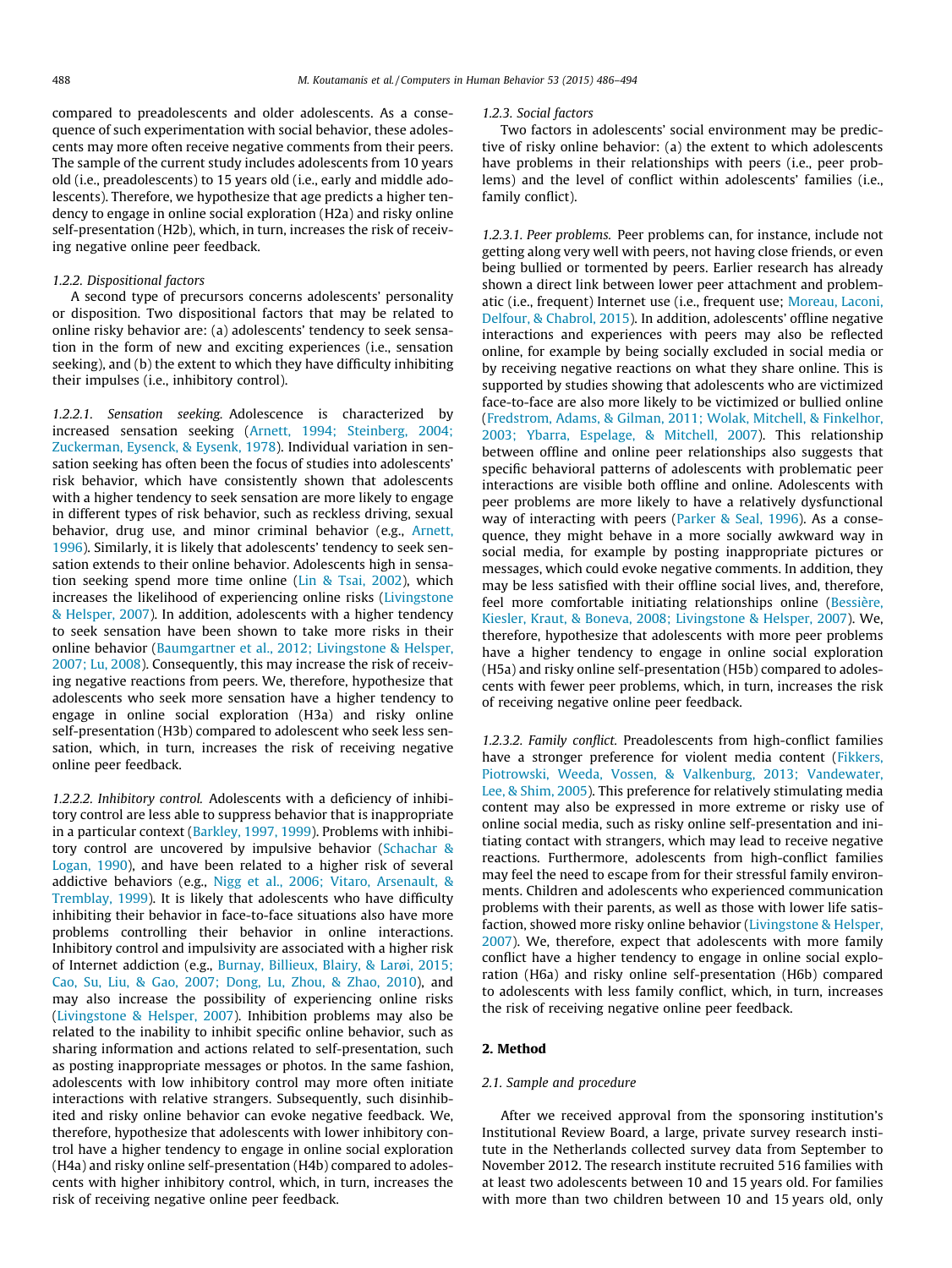two children participated in this study. Families were recruited in urban and rural regions across the Netherlands. The online questionnaire for this study was part of a broader survey on media use and its consequences. Complete survey data of the study variables were available for 785 individual adolescents (52.2% girls,  $M_{\text{age}}$  = 12.56,  $SD_{\text{age}}$  = 1.33). In some cases, we had complete survey data of only one of the adolescents in the family. Of the adolescents who were in the final sample, 81.0% were sibling pairs. Before the implementation of the survey, parental consent and adolescents' informed consent were obtained. Adolescents were notified that the questions would be about media and how they feel and act in their daily lives, and that the answers would be analyzed anonymously.

# 2.2. Measures

#### 2.2.1. Negative online peer feedback

We measured adolescents' frequency of receiving negative online peer feedback with four items. Two items concerned feedback on messages and two concerned feedback on pictures. The frequency of receiving negative feedback on messages was measured as follows: ''How often do you get negative reactions to messages that you posted on social network sites (on your own profile or on another's profile)...'' (a) ''from good friends'' and (b) ''from people you don't know very well?''. The frequency of receiving negative reactions on pictures was measured with the following two questions: ''How often do you get negative reactions to pictures that you are in ..." (a) "from good friends" and (b) "from people you don't know very well?'' For all four questions, the response options were: 0 (never), 1 (almost never), 2 (sometimes), 3 (often), and 4 (very often). We created a scale based on the average of the four individual items. Cronbach's alpha of the scale was .82  $(M = 1.58, SD = 0.55)$ .

#### 2.2.2. Online social exploration

We developed the items on adolescents' online social exploration based on a subscale of an existing social competence scale ([Valkenburg & Peter, 2008](#page-8-0)), which measured adolescents' ability to initiate offline relationships and interactions. We adapted the scale in order to measure adolescents' tendency to engage in similar social initiation activities through social network sites. The scale consisted of four items: ''How often do you do the following things on social network sites?'' (a) ''invite someone to become friends'' (b) ''comment on a message or picture of someone you don't know that well'' (c) ''send a message to someone you don't know that well'' (d) ''ask someone whether he/she wants to do something fun with you.'' Items were measured on a 5-point scale with the following response options: 1 (never), 2 (almost never), 3 (sometimes), 4 (often), and 5 (very often). Based on the average of the four individual items, we created a composite scale  $(M = 2.11)$ ,  $SD = 0.68$ ), which proved to be internally consistent (Cronbach's alpha = .73). Further information about psychometric characteristics of the scale can be found on <http://www.ccam-ascor.nl>.

# 2.2.3. Risky online self-presentation

The risky online self-presentation items were based on research into adolescents' sexy online self-presentation (e.g., [Crescenzi,](#page-7-0) [Araüna, & Tortajada, 2013; Hall, West, & McIntyre, 2012; Van](#page-7-0) [Oosten, Peter, & Boot, 2014](#page-7-0)). The scale consisted of four items: ''How often do you post pictures on social network sites...'' (a) "in which you look good?" (b) "in which you look sexy?" (c) "in which you wear swimwear or underwear?" (d) "in which you have a provocative posture?'' Items were measured on a 5-point scale: 1 (never), 2 (almost never), 3 (sometimes), 4 (often), and 5 (very often). We created a scale based on the average of the four items, which led to a Cronbach's alpha of .62 ( $M = 1.63$ ,  $SD = 0.60$ ). Further information about the psychometric characteristics of this scale can be found on <http://www.ccam-ascor.nl>.

#### 2.2.4. Sensation seeking

Our measure of sensation seeking was based on the Brief Sensation Seeking Scale (BSSS; [Hoyle, Stephenson, Palmgreen,](#page-8-0) [Lorch, & Donohew, 2002](#page-8-0)) with a few additional items by [Jensen,](#page-8-0) [Weaver, Ivic, and Imboden \(2011\).](#page-8-0) We asked adolescents to indicate the extent to which the following five statements were true for/applicable to them: (1) ''I like friends that do exciting things,'' (2) ''I would like to bungee jump once,'' (3) ''I like doing scary things," (4) "I like doing new and exciting things, even if they are forbidden,'' and (5) ''I am the first of my friends who tries new things.'' Response options were: 1 (completely not true), 2 (not true), 3 (a little not true/a little true), 4 (true), and 5 (completely true). We created a scale based on the average of the individual items. Cronbach's alpha of the scale was  $.81$  ( $M = 2.92$ ,  $SD = 0.92$ ).

#### 2.2.5. Inhibitory control

Inhibitory control was measured using a subscale of the Behavior Rating Inventory of Executive Function (BRIEF; [Gioia,](#page-7-0) [Isquith, Guy, & Kenworthy, 2000](#page-7-0)), as used by [Huizinga and](#page-8-0) [Smidts \(2011\).](#page-8-0) The scale consisted of 12 items. Examples of items are: "I blurt out things," "I lose control more easily than my friends,'' and ''I don't think about the consequences when I do something.'' The items were measured on a 3-point scale with the response options: 1 (never), 2 (sometimes), and 3 (always). Based on the average of the 12 individual items, we created a scale, with higher scores indicating more problems with inhibitory control. Cronbach's alpha of the scale was .83 ( $M = 1.61$ , SD = 0.35).

#### 2.2.6. Peer problems

We measured peer problems with a subscale of the Strengths and Difficulties Questionnaire (SDQ; [Goodman, 2001](#page-7-0)), which consists of five items: (1) "I am rather solitary. I tend to play alone or do not mind other one's affairs,'' (2) ''I have at least one good friend," (4) "Other teens my age generally like me," (3) "Other children or teens bully or torment me,'' and (5) ''I get along better with adults than with teens my age.'' Adolescents indicated the extent to which these statements applied to them by answering with one of the following response options: 1 (not true), 2 (a little true), and 3 (definitely true). Based on the average of the individual items, we created a scale, with higher scores indicating more peer problems. Cronbach's alpha of the scale was .47 ( $M = 1.37$ ,  $SD = 0.34$ ).

## 2.2.7. Family conflict

Family conflict was measured using five items from the conflict subscale of the Family Environment Scale ([Jansma & Coole, 1996;](#page-8-0) [Moos & Moos, 1994\)](#page-8-0). Adolescents were asked to indicate how often family members do the following things at home: (1) criticize each other, (2) hit each other, (3) argue, (4) curse, and (5) become so angry they start throwing things. Response categories were: 1 (never), 2 (almost never), 3 (sometimes), and 4 (often). Scores were averaged to create a scale with higher scores indicating greater family conflict. Cronbach's alpha of the scale was .73 ( $M = 2.19$ ,  $SD = 0.55$ ).

#### 2.3. Data analysis

To investigate the indirect effects of the three types of precursors on the frequency of receiving negative online peer feedback through online social exploration and risky online self-presentation, we used structural equation modeling in Mplus. [Fig. 1](#page-4-0) illustrates the statistical model. In the structural equation model, all precursors were included and were allowed to covary, as were the two mediators. The outcome variable, frequency of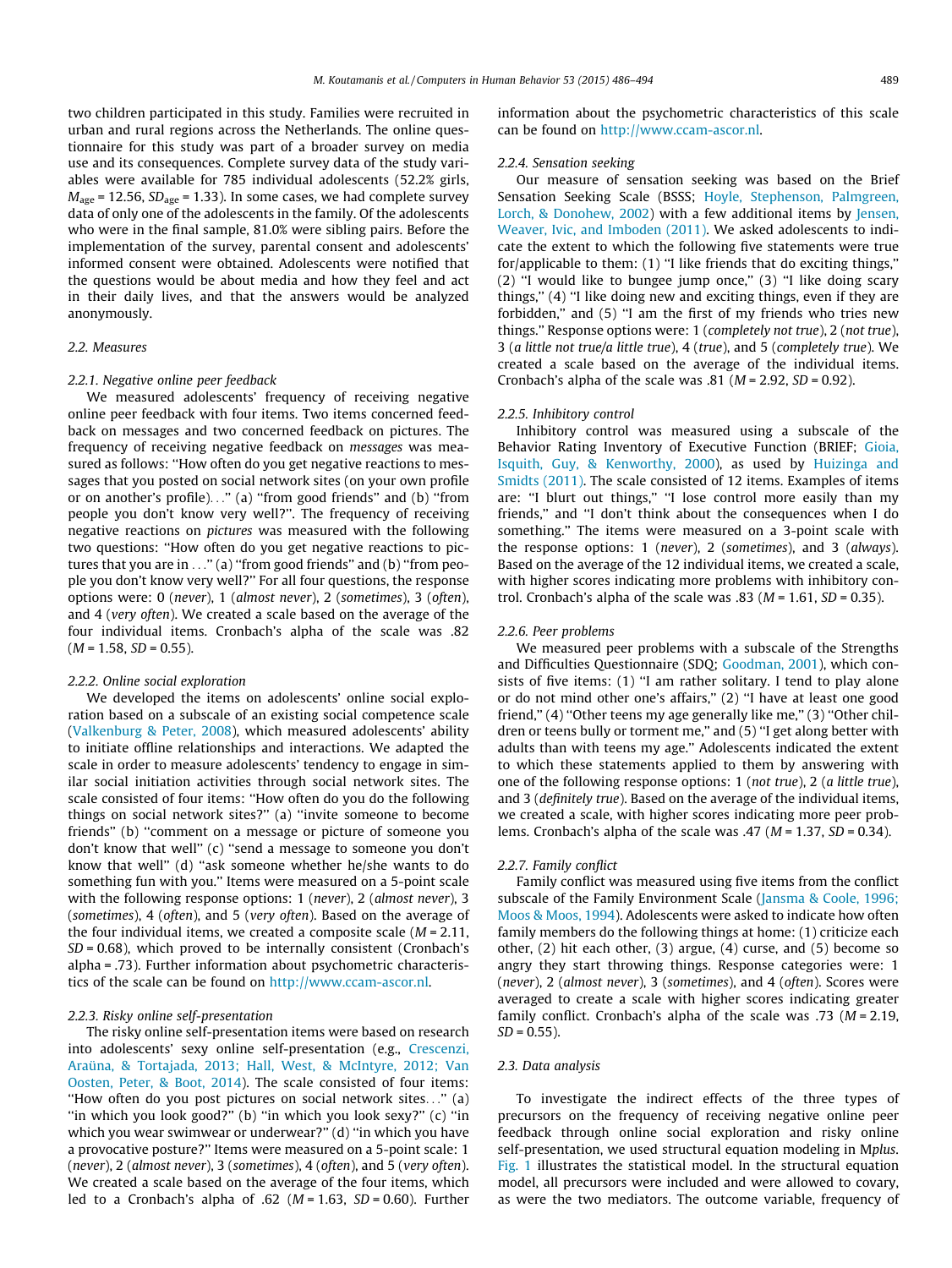<span id="page-4-0"></span>

Fig. 1. Conceptual model of the indirect effects of six precursors on negative feedback.

receiving negative feedback, was highly skewed, with most adolescents reporting that they never received negative reactions on social network sites. Furthermore, although the response options of the items ranged from 1 (never) to 5 (very often), the scores of the scale did not exceed 3.33 (closest to sometimes). Therefore, we created a binary outcome variable with two values: 0 (has never received negative feedback), 1 (has received negative feedback), which we used in a logistic structural equation model. Paths in our conceptual model (see Fig. 1) leading to negative peer feedback (Path A, C, and E) were estimated based on robust weighted least squares (WLSMV) approach, expressed in probit regression coefficients. All other paths in the model were estimated based on ordinary least square regression, expressed in unstandardized regression coefficients. To correct for the clustered nature of our data (i.e., two adolescents within one family) we used robust clustering, which adjusts the standard errors of the regression coefficients to compute robust clustered standard errors.

# 3. Results

#### 3.1. Descriptive statistics

Table 1 shows how often adolescents received negative online peer feedback, and how often they engaged in online social exploration and risky online self-presentation (average rounded scores). The table shows that, on average, 44% of adolescents never received negative online peer feedback, 47% of adolescents reported that this almost never happened, and 8% sometimes received negative feedback. No adolescents reported receiving feedback on average "often" or "very often". In addition, online social exploration was not very common, with the largest groups of adolescents reporting to engage in such behavior, on average, almost never or sometimes. Risky online self-presentation was even less common, with most adolescents scoring, on average, never or almost never. In addition to the frequencies for the complete sample, Table 1 also shows the frequency of receiving negative feedback, online social exploration, and risky online self-presentation separately for boys and girls, and for preadolescents (10–11 years old) and early adolescents (12– 15 years old).

#### 3.2. Rank-order correlations

[Table 2](#page-5-0) shows Spearman's rank-order correlations between all variables in the study. As the table shows, online social exploration and risky online self-presentation were both positively related to negative feedback, so the data supported H1a and H1b. [Table 2](#page-5-0) also shows that online social exploration was positively related to adolescents' age, sensation seeking, inhibitory control, and family conflict, negatively related to peer problems, and unrelated to sex. Furthermore, girls engaged in risky online self-presentation more often than boys, and risky online self-presentation was positively related to adolescents' age, sensation seeking, and inhibitory control, but negatively related to peer problems, and not related to family conflict.

#### 3.3. Assessing indirect effects

We investigated whether the three types of precursors were indirectly related to receiving negative online peer feedback through the tendency to engage in (a) online social exploration and (b) risky online self-presentation. [Table 3](#page-5-0) shows the estimates of the different direct and indirect paths in the model.

#### 3.3.1. Sex

Results showed no sex differences in social online exploration and risky online self-presentation. Consequently, there were no significant indirect effects of sex on negative feedback through both online risky behaviors. However, results showed a direct

#### Table 1

Percentages of receiving negative online peer feedback, and engaging in online social exploration and risky online self-presentation.<sup>a</sup>

|                         |             | Never $(\%)$ | Almost never (%) | Sometimes (%) | Often $(\%)$ | Very often (%) |
|-------------------------|-------------|--------------|------------------|---------------|--------------|----------------|
| Negative feedback       | Boys        | 39           | 49               | 13            | $\Omega$     | $\Omega$       |
|                         | Girls       | 49           | 46               |               | 0            |                |
|                         | $10-11$ yrs | 48           | 45               |               |              |                |
|                         | $12-15$ yrs | 43           | 48               | 9             | 0            | 0              |
|                         | Total       | 44           | 47               | 8             | $\mathbf{0}$ | 0              |
| Social exploration      | Boys        | 17           | 46               | 33            | 4            | 0              |
|                         | Girls       | 12           | 56               | 28            |              | <1             |
|                         | $10-11$ yrs | 21           | 57               | 20            |              | $\leq$ 1       |
|                         | $12-15$ yrs | 11           | 49               | 36            | ר            | $\bf{0}$       |
|                         | Total       | 15           | 51               | 30            | 3            | $\leq$ 1       |
| Risky self-presentation | <b>Boys</b> | 45           | 42               | 12            |              | $\leq$ 1       |
|                         | Girls       | 34           | 58               |               | <1           | $\leq$ 1       |
|                         | $10-11$ yrs | 48           | 41               |               |              | $\leq$ 1       |
|                         | $12-15$ yrs | 34           | 55               | 10            | $\leq$ 1     | $\leq 1$       |
|                         | Total       | 39           | 50               | 10            | $\leq$ 1     | $\leq$ 1       |

<sup>a</sup> Percentages are based on rounded average scores (e.g., ''on average never'', ''on average almost never'').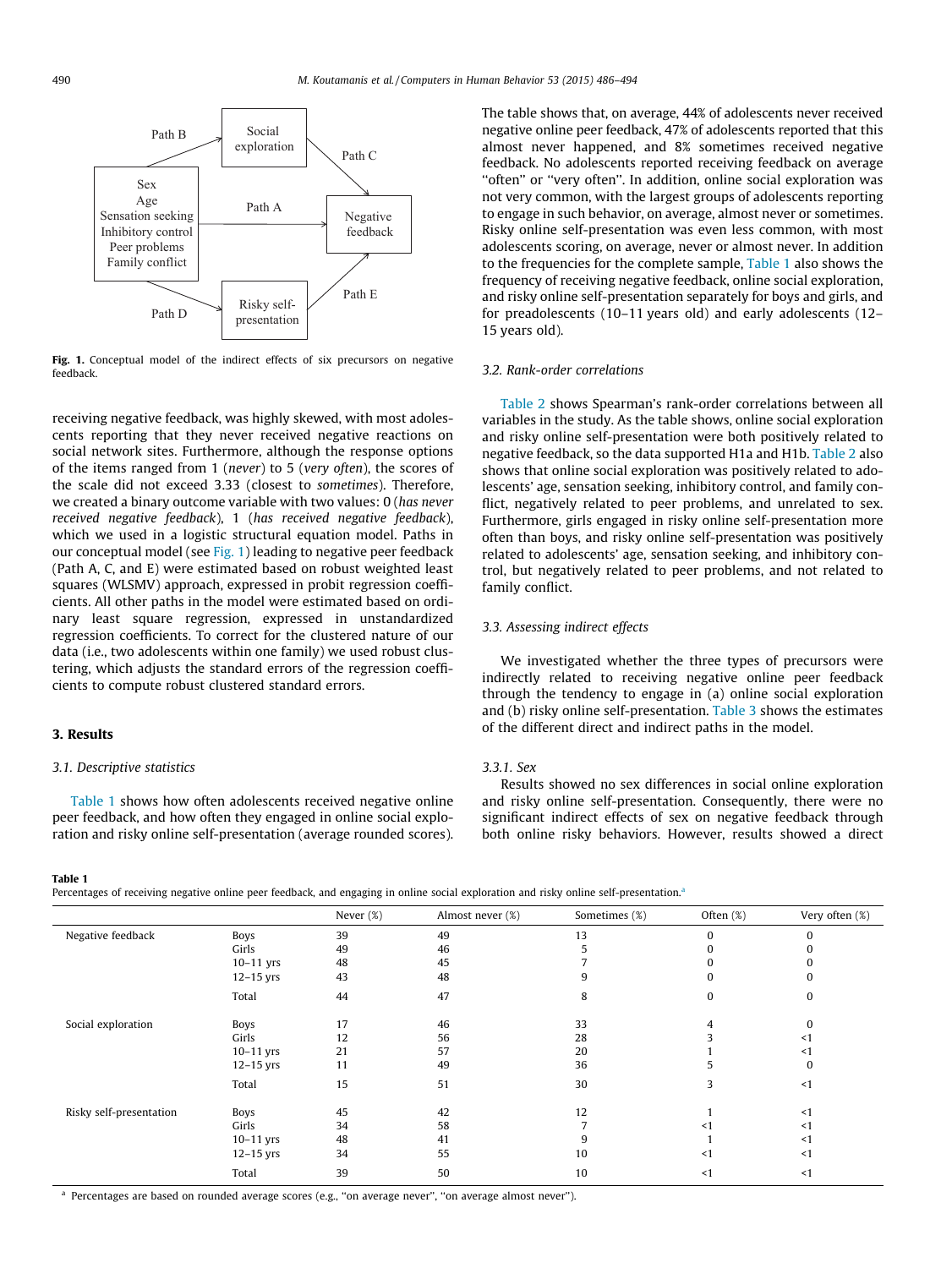#### <span id="page-5-0"></span>Table 2

Spearman's correlation coefficients between all study variables.

|                                                                                                                                                                                                                            |                                                                        |                                                                                              |                                                                                                 | 4                                                     |                                                         | 6                                                        |                 | 8        |  |
|----------------------------------------------------------------------------------------------------------------------------------------------------------------------------------------------------------------------------|------------------------------------------------------------------------|----------------------------------------------------------------------------------------------|-------------------------------------------------------------------------------------------------|-------------------------------------------------------|---------------------------------------------------------|----------------------------------------------------------|-----------------|----------|--|
| 1. Negative feedback <sup>a,c</sup><br>2. $Sex^b$ <sup>c</sup><br>3. Age<br>4. Sensation seeking<br>5. Inhibitory control<br>6. Peer problems<br>7. Family conflict<br>8. Social exploration<br>9. Risky self-presentation | .07<br>$.14***$<br>$.19***$<br>.07<br>$.14***$<br>$.27***$<br>$.26***$ | $-.05$<br>$-.14"$<br>$-.10"$<br>$-.09$ <sup>**</sup><br>$-.02$<br>$-.00$<br>.08 <sup>°</sup> | $.12$ <sup>**</sup><br>$-.03$<br>$-.11$ <sup>**</sup><br>.04<br>$.25***$<br>$.12$ <sup>**</sup> | $.31***$<br>$-.03$<br>$15***$<br>$.28***$<br>$.23***$ | $.13***$<br>$.32***$<br>$.15***$<br>$.10$ <sup>**</sup> | $.16***$<br>$-.12$ <sup>**</sup><br>$-.11$ <sup>**</sup> | $.15***$<br>.06 | $.46***$ |  |

 $a$  0 = did not receive feedback, 1 = received feedback.

 $<sup>b</sup>$  1 = boys, 2 = girls.</sup>

<sup>c</sup> Relationship between sex and negative feedback:  $\chi^2$  = 9.34<sup>\*</sup><sup>\*</sup>. *p* < .05.

 $p < .01$ .

\*\*\*  $p$  < .001.

#### Table 3

Direct and indirect effects of the precursors on negative feedback, online social exploration, and risky online self-presentation.

|                    | Path A $(X \rightarrow Y)$ |                         | Path B ( $X \rightarrow M1$ ) |               | Path D ( $X \rightarrow M2$ ) |                         | Indirect effect through M1<br>$(X \rightarrow M1 \rightarrow Y)$ |               |             | Indirect effect through M2<br>$(X \rightarrow M2 \rightarrow Y)$ |               |             |
|--------------------|----------------------------|-------------------------|-------------------------------|---------------|-------------------------------|-------------------------|------------------------------------------------------------------|---------------|-------------|------------------------------------------------------------------|---------------|-------------|
|                    | Coef                       | (SE)                    | B                             | (SE)          | B                             | (SE)                    | Coef                                                             | (SE)          | 95% CI      | Coef                                                             | (SE)          | 95% CI      |
| Sex <sup>a</sup>   | $-.24$                     | $(0.08)$ <sup>***</sup> | .05                           | .04)          | .07                           | .04)                    | .02                                                              | (.02)         | $-.02, .04$ | .03                                                              | (.02)         | $-.02, .02$ |
| Age                | .02                        | (0.03)                  | .10                           | $(.02)^{***}$ | .02                           | (.01)                   | .03                                                              | $(.01)^{***}$ | .01, .05    | .01                                                              | (.01)         | $-.00, .02$ |
| Sensation seeking  | .02                        | (0.05)                  | .17                           | $(.03)^{***}$ | .14                           | $(.02)$ <sup>****</sup> | .06                                                              | $(.02)^{***}$ | .02, .08    | .05                                                              | $(.01)^{***}$ | .02, .07    |
| Inhibitory control | .38                        | (0.13)                  | .11                           | (07)          | .04                           | (0.06)                  | .04                                                              | (.02)         | $-.04, .07$ | .02                                                              | (.02)         | $-.04, .05$ |
| Peer problems      | .30                        | (0.13)                  | $-.22$                        | $(.07)^{**}$  | $-.15$                        | .06)                    | $-.08$                                                           | (.03)         | $-.15.-.03$ | $-.06$                                                           | (.03)         | $-.12.-.01$ |
| Family conflict    | .11                        | (0.08)                  | .14                           | (.04)         | .04                           | (0.04)                  | .05                                                              | $(0.02)^{11}$ | .00, .08    | .01                                                              | (.01)         | $-.02, .04$ |

 $a$  1 = boys, 2 = girls; X = independent variable; Y = negative feedback; M1 = mediator 1: online social exploration; M2 = mediator 2: risky online self-presentation; Coef = Coefficient, CI = Confidence interval.

# \*  $p < .05$ .

 $p < .01$ .

# \*\*\*  $p$  < .001.

effect of sex on negative feedback, indicating that boys were more likely to receive negative feedback than girls.

#### 3.3.2. Age

Age had a significant effect on online social exploration, indicating that as adolescents' age increased, they engaged in this behavior more often. Age also indirectly predicted receiving negative feedback through online social exploration. In contrast, age did not affect risky online self-presentation. In addition, there was no direct effect of age on negative feedback. The data, thus, supported H2a, but not H2b.

#### 3.3.3. Sensation seeking

Results indicated that sensation seeking had a positive effect on online social exploration and risky online self-presentation. Furthermore, sensation seeking had a positive indirect effect on negative feedback, so it predicted receiving negative feedback through increased online social exploration and risky online self-presentation. However, sensation seeking did not have a direct effect on negative feedback. H3a and H3b were thus supported.

#### 3.3.4. Inhibitory control

Problems with inhibitory control did not affect online social exploration and risky online self-presentation. However, results did indicate a positive direct effect of inhibitory control on negative feedback. Thus, H4a and H4b did not receive support.

#### 3.3.5. Peer problems

Contrary to our expectations, results demonstrated a significant negative effect of peer problems on online social exploration and risky online self-presentation, which, in turn, predicted receiving negative feedback. So, whereas the results showed a

positive direct effect of peer problems on negative feedback, they also indicated a negative indirect effect of peer problems on negative feedback through both online social exploration and social self-exploration. H5a and H5b were thus not supported.

#### 3.3.6. Family conflict

Family conflict had a positive effect on online social exploration. In addition, family conflict indirectly predicted negative feedback, so adolescents with more family conflict were more likely to receive negative feedback through increased online social exploration. Family conflict did not have a significant effect on risky online self-presentation, and, thus, was not indirectly related to negative feedback through risky online self-presentation. Furthermore, family conflict did not have a direct effect on negative feedback. H6a thus received support, whereas H6b was not supported.

# 4. Discussion

The first aim of the current study was to investigate whether certain online behavior (i.e., online social exploration, risky online self-presentation) increases the risk of receiving negative peer feedback in social media. The second aim was to examine who is most at risk by investigating three types of precursors that may predict this online behavior and, indirectly, negative feedback: (a) demographic (i.e., sex, age), (b) dispositional (i.e., sensation seeking, inhibitory control), and (c) social precursors (i.e., peer problems, family conflict). Overall, our results indicate that receiving negative feedback is predicted by adolescents' tendency to engage in online social exploration and risky online self-presentation. Adolescents who engage in these risky online behaviors are characterized by older age, more sensation seeking, fewer peer problems, and more family conflict.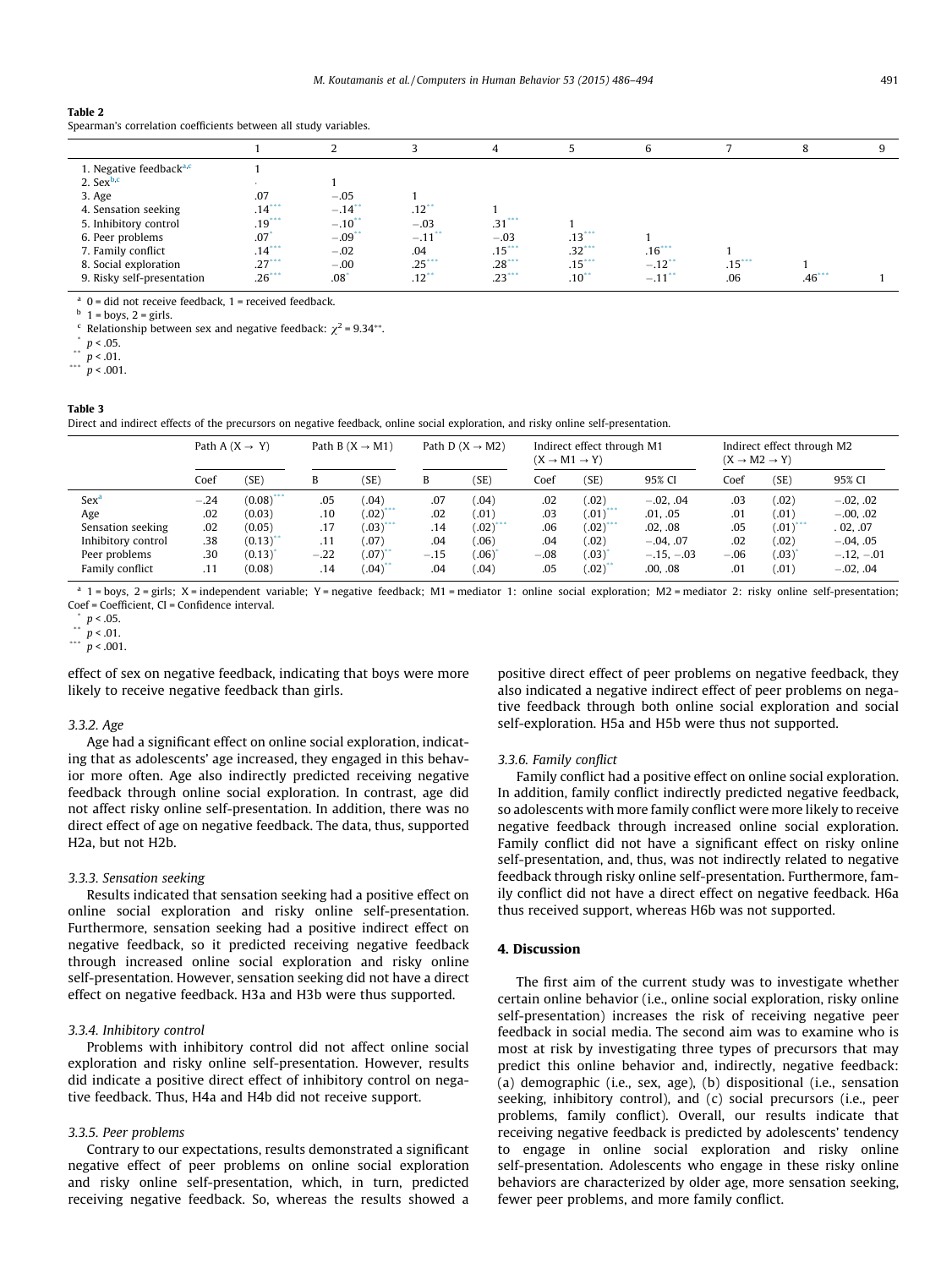#### 4.1. Risky online behavior predicts negative feedback

In line with previous research [\(Valkenburg et al., 2006](#page-8-0)), our study showed that the prevalence of receiving negative peer feedback in social media was low, with only 8% of adolescents who sometimes received negative reactions from peers. Still, as expected, this small group was characterized by more risky online behavior. Although exploring new social contacts and conversations in social media and showing pictures of themselves focusing on their physical attractiveness may support important developmental goals in adolescence ([Valkenburg & Peter, 2011\)](#page-8-0), their disclosing character also seems to evoke negative feedback from peers. It thus seems that previous studies correctly labeled such behaviors as risky (e.g., [Berson et al., 2002; Livingstone &](#page-7-0) [Helsper, 2007; Sasson & Mesch, 2014](#page-7-0)). Subsequently, we investigated which adolescents (based on several demographic, dispositional, and social factors) engaged in these online behaviors that would put them more at risk of receiving negative feedback.

# 4.2. Demographic precursors of online risky behavior and negative feedback

Our results showed that boys were more likely to receive negative feedback than girls. However, this effect was not due to differences in risky online behaviors between boys and girls. While earlier studies suggested that boys engage in risky online behavior more often [\(Baumgartner et al., 2011; Livingstone & Helsper, 2007;](#page-7-0) [Orchard et al., 2014; Sasson & Mesch, 2014](#page-7-0)), and other studies suggested that girls engage more in risky online self-presentation (e.g., [De Vries & Peter, 2013; Manago et al., 2008\)](#page-7-0), our findings showed that boys and girls just as frequently engage in risky online behavior (i.e., social exploration and risky online self-presentation). This implies that mechanisms other than these behaviors may explain why boys receive more negative online peer feedback. A possible explanation might be related to differences in communication style between boys and girls. Previous research has shown that females are more likely to use an online communication style expressing support and attenuation, and that males seem to be less concerned with politeness, and are more likely to criticize or insult others ([Herring, 1994, 1996](#page-8-0)). Thus, boys might be more likely to send negative comments than girls. As adolescents mostly communicate online with same-sex friends ([Bonetti, Campbell, & Gilmore,](#page-7-0) [2010\)](#page-7-0), this may cause boys to receive more negative comments.

In addition, in line with previous studies (e.g., [Baumgartner](#page-7-0) [et al., 2012; Livingstone & Helsper, 2007](#page-7-0)), our results showed that age was related to increased online social exploration, which, in turn, led to more negative feedback. However, in contrast to previous research (e.g., [Valkenburg, Schouten, & Peter, 2005\)](#page-8-0), our results showed no relationship between age and risky online self-presentation. This lack of differences may be due to the young age of our sample (10- to 15-year-olds). It is possible that, as adolescents enter late adolescence, they recognize the riskiness of some behaviors (e.g., explicitly sexy self-presentation) more than others (e.g., online social exploration in their extended peer network). Future studies should, therefore, further investigate adolescents' risk perceptions in relation to their engagement in different types of risky behavior in social media.

# 4.3. Dispositional precursors of risky online behavior and negative feedback

Sensation seeking did not directly lead to negative feedback. Instead, it indirectly influenced negative feedback by its stimulating effect on both online social exploration and risky online self-presentation. In line with previous research (e.g., [Baumgartner](#page-7-0) [et al., 2012](#page-7-0)), these results confirm how individual differences in sensation seeking not only affect adolescents' offline behavior (e.g., [Arnett, 1996](#page-7-0)), but also their behavior while using social media.

Concerning inhibitory control, our results suggest that adolescents with more inhibitory control problems are more likely to receive negative online peer feedback. Previous research suggested that inhibitory control decreases adolescents' ability to inhibit the frequency of their social media use ([Burnay et al., 2015; Cao et al.,](#page-7-0) [2007; Dong et al., 2010\)](#page-7-0) and, subsequently, the risk of negative online experiences [\(Livingstone & Helsper, 2007](#page-8-0)). However, in the current study, inhibitory control did not seem to affect adolescents' ability to inhibit specific online behavior, at least not social exploration or risky online self-presentation. Adolescents' problems with inhibitory control may be displayed through other aspects of their online behavior, which are subject to impulsiveness, such as sharing awkward or inappropriate textual messages (e.g., status updates) on their profiles, which may be an important question in future research.

#### 4.4. Social precursors of risky online behavior and negative feedback

Our findings with respect to the predictive role of peer problems are somewhat contradictive. Adolescents with more peer problems were more likely to receive negative feedback. This is in line with studies into the relationship between online and offline victimization ([Fredstrom et al., 2011; Wolak et al., 2003;](#page-7-0) [Ybarra et al., 2007](#page-7-0)). Adolescents with peer problems may compensate for their poor offline situation by using social media more frequently ([Moreau et al., 2015\)](#page-8-0), and engage in more risky online behavior (e.g., [Bessière et al., 2008; Livingstone & Helsper, 2007\)](#page-7-0). However, against our expectation, our proposed mediators could not explain this relationship. Apparently, other factors may explain the direct positive effect of peer problems on negative feedback. One explanation might be that these adolescents' possible lower social competence affects their online peer interactions, which in turn may lead to negative feedback. Another possible explanation is that adolescents with peer problems seek new social contacts through online platforms that are unconnected to their existing social network, and that this enhances the risk of receiving negative reactions.

The indirect effect of family conflict on negative feedback through online social exploration suggests that adolescents from high-conflict families may use online communication to escape from for their family environments by seeking out and initiating new contacts in social media [\(Livingstone & Helsper, 2007](#page-8-0)), which puts them more at risk of receiving negative feedback. In previous research, preadolescents with high levels of family conflict were found to have a stronger preference for stimulating (i.e., violent) media content [\(Fikkers et al., 2013; Vandewater et al., 2005\)](#page-7-0). However, our study suggests that adolescents seem to have a stronger need for contact with or support from peers or people outside their families or existing peer group, rather than the riskiness associated with disclosing themselves visually in social media.

#### 4.5. Implications and directions for future research

As previous research has mainly focused on possible consequences of negative online peer feedback (e.g., [Thomaes et al.,](#page-8-0) [2010; Valkenburg et al., 2006](#page-8-0)), the current study contributes to existing research in two important ways. First, we identified which online behaviors are particularly related to receiving negative online peer feedback. We add to previous studies into adolescents' risky online behavior [\(Berson et al., 2002; Livingstone & Helsper,](#page-7-0) [2007; Mesch, 2009; Sasson & Mesch, 2014](#page-7-0)) by linking specific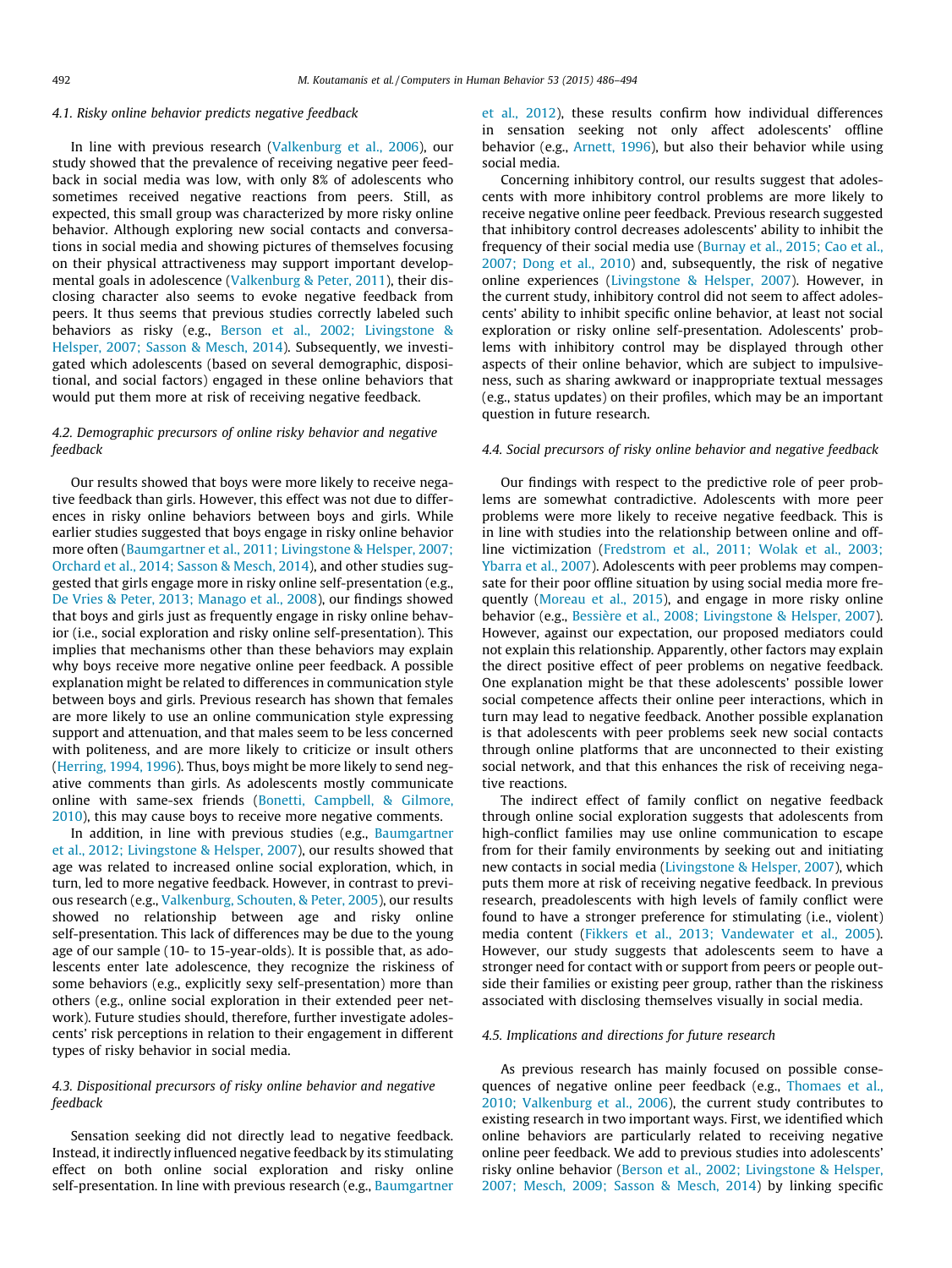<span id="page-7-0"></span>behaviors to the risk of receiving negative feedback messages from peers. Knowing which behaviors are most likely to induce negative online feedback is essential for prevention and intervention strategies, as it gives directions on which online activities should be the focus of such strategies aimed at preventing and reducing possible negative consequences of adolescents' social media use.

Second, we explored individual differences that predict which adolescents engage in risky online behaviors that may lead to negative feedback. Whereas most earlier studies have only included demographic factors such as sex and age as individual differences, we have explored dispositional and social factors that make adolescents susceptible to receiving negative feedback based on the Differential Susceptibility to Media Effects Model (DSMM; [Valkenburg & Peter, 2013\)](#page-8-0). Differentiating between these types of individual characteristics leads to a fuller understanding of which adolescents are particularly vulnerable to negative experiences as a result of their online communication. To our knowledge, the current study is the first to link specific risky behavior that may lead to negative online peer feedback to characteristics of adolescents who are most likely to engage in such behavior, and show indirect effects of these characteristics on negative online feedback through this behavior.

Based on the results of the current study, there are at least two directions for future research. First, in this study, not all of adolescents' characteristics that were related to negative feedback were also related to increased online social exploration or risky online self-presentation. In future studies it is, therefore, important to investigate other types of risky online behavior (e.g., self-promoting content, or negative content) that may predict receiving negative feedback in social media. Such results would further guide future prevention and intervention strategies to help adolescents at risk. Second, research that replicates our findings in a longitudinal design is needed to acquire more insight into the causal nature of the relationships between the precursors, risky online behavior, and negative online peer feedback. We found that, fortunately, only a small group of adolescents frequently receive negative comments in social media. Still, it is important to give attention to this specific group. As researchers argue that the consequences of negative online feedback may be more harmful than face-to-face feedback ([Kiriakidis & Kavoura, 2010; Tokunaga, 2010;](#page-8-0) [Valkenburg et al., 2006](#page-8-0)), it is crucial that future studies investigate what the long-term consequences can be for this small group of adolescents.

#### 4.6. Conclusion

In addition to benefits, it is important to investigate risks of social media use, and, especially, factors that increase the likelihood of experiencing negative consequences. The present study, therefore, explored which adolescents are more susceptible to receiving online negative feedback from their peers. We did this by investigating which online behaviors are related to negative feedback and who engages in these behaviors. Our study suggest that risky online behavior can make adolescents more likely to receive negative peer feedback, and that individual differences predict which adolescents engage in such risky behavior more often. This way, the current study forms a first step in discovering the behavior and characteristics of adolescents who are most at risk to receive negative feedback in social media.

#### Acknowledgments

The research was supported by a Grant to the third author from the European Research Council under the European Union's Seventh Framework Programme (FP7/2007–2013)/ERC Grant agreement no [AdG09 249488-ENTCHILD].

#### References

- Arnett, J. J. (1994). Sensation seeking: A new conceptualization and a new scale. Personality and Individual Differences, 16, 289–296. [http://dx.doi.org/10.1016/](http://dx.doi.org/10.1016/0191-8869(94)90165-1) [0191-8869\(94\)90165-1.](http://dx.doi.org/10.1016/0191-8869(94)90165-1)
- Arnett, J. J. (1996). Sensation seeking, aggressiveness, and adolescent reckless behavior. Personality and Individual Differences, 20, 693–702. [http://dx.doi.org/](http://dx.doi.org/10.1016/0191-8869(96)00027-X) [10.1016/0191-8869\(96\)00027-X.](http://dx.doi.org/10.1016/0191-8869(96)00027-X)
- Barkley, R. A. (1997). [ADHD and the nature of self-control](http://refhub.elsevier.com/S0747-5632(15)30029-7/h0015). New York: Guilford.
- Barkley, R. A. (1999). Response inhibition in attention-deficit hyperactivity disorder. Mental Retardation and Developmental Disabilities Research Reviews, 5, 177–184. [http://dx.doi.org/10.1002/\(SICI\)1098-2779\(1999\) 5:3<177::AID-MRDD3>3.0.](http://dx.doi.org/10.1002/(SICI)1098-2779(1999)5:3<177::AID-MRDD3>3.0.CO;2-G)  $CO:2-G.$
- Baumgartner, S. E., Sumter, S. R., Peter, J., & Valkenburg, P. M. (2012). Identifying teens at risk: Developmental pathways of online and offline sexual risk behavior. Pediatrics, 130, e1489–e1496. <http://dx.doi.org/10.1542/peds.2012-0842>.
- Baumgartner, S. E., Valkenburg, P. M., & Peter, J. (2011). The influence of descriptive and injunctive peer norms on adolescents' risky sexual online behavior. Cyberpsychology, Behavior, and Social Networking, 14, 753–758. [http://](http://dx.doi.org/10.1089/cyber.2010.0510) [dx.doi.org/10.1089/cyber.2010.0510.](http://dx.doi.org/10.1089/cyber.2010.0510)
- Berson, I. R., Berson, M. J., & Ferron, J. M. (2002). Emerging risks of violence in the digital age. Journal of School Violence, 2, 51–71. [http://dx.doi.org/10.1300/](http://dx.doi.org/10.1300/J202v01n02_04) [J202v01n02\\_04](http://dx.doi.org/10.1300/J202v01n02_04).
- Bessière, K., Kiesler, S., Kraut, R., & Boneva, B. (2008). Effects of Internet use and social resources on changes in depression. Information, Communication, and Society, 11, 47–70. <http://dx.doi.org/10.2196/jmir.1149>.
- [Bonetti, L., Campbell, M. A., & Gilmore, L. \(2010\). The relationship of loneliness and](http://refhub.elsevier.com/S0747-5632(15)30029-7/h0045) [social anxiety with children's and adolescents' online communication.](http://refhub.elsevier.com/S0747-5632(15)30029-7/h0045) [Cyberpsychology Behavior, and Social Networking, 13](http://refhub.elsevier.com/S0747-5632(15)30029-7/h0045), 279–285. doi: [10.1089=cyber.2009.0215](http://refhub.elsevier.com/S0747-5632(15)30029-7/h0045).
- boyd, d. m. (2008). Why youth (heart) social network sites: The role of networked publics in teenage social life. In D. Buckingham (Ed.), MacArthur foundation series on digital learning – Youth, identity, and digital media volume (pp. 119– 142). Cambridge, MA: MIT Press.
- Burnay, J., Billieux, J., Blairy, S., & Larøi, F. (2015). Which psychological factors influence Internet addiction? Evidence through an integrative model. Computers in Human Behavior, 43, 28–34. <http://dx.doi.org/10.1016/j.chb.2014.10.039>.
- Cao, F., Su, L., Liu, T., & Gao, X. (2007). The relationship between impulsivity and Internet addition in a sample of Chinese adolescents. European Psychiatry, 22, 466–472. <http://dx.doi.org/10.1016/j.eurpsy.2007.05.004>.
- [Crescenzi, L., Araüna, N., & Tortajada, I. \(2013\). Privacy, self-disclosure and self](http://refhub.elsevier.com/S0747-5632(15)30029-7/h0065)[image of Spanish teenagers on social networking sites. The case of Fotolog.](http://refhub.elsevier.com/S0747-5632(15)30029-7/h0065) [Communication & Society, 26](http://refhub.elsevier.com/S0747-5632(15)30029-7/h0065), 65–78.
- De Vries, D. A., & Peter, J. (2013). Women on display: The effect of portraying the self online on women's self-objectification. Computers in Human Behavior, 29, 1483–1489. [http://dx.doi.org/10.1016/j.chb.2013.01.015.](http://dx.doi.org/10.1016/j.chb.2013.01.015)
- Dong, G., Lu, Q., Zhou, H., & Zhao, X. (2010). Impulse inhibition in people with Internet addiction disorder: Electrophysiological evidence from a Go/NoGo study. Neuroscience Letters, 485, 138–142. [http://dx.doi.org/10.1016/](http://dx.doi.org/10.1016/j.neulet.2010.09.002) [j.neulet.2010.09.002.](http://dx.doi.org/10.1016/j.neulet.2010.09.002)
- Donoso, V., & Ribbens, W. (2010). Identity under construction. Journal of Children and Media, 4, 435–450. [http://dx.doi.org/10.1080/17482798.2010.510011.](http://dx.doi.org/10.1080/17482798.2010.510011)
- Elkind, D., & Bowen, R. (1979). Imaginary audience behavior in children and adolescents. Developmental Psychology, 1979, 38–44. [http://dx.doi.org/10.1037/](http://dx.doi.org/10.1037/0012-1649.15.1.38) [0012-1649.15.1.38](http://dx.doi.org/10.1037/0012-1649.15.1.38).
- Ellison, N. B., Heino, R., & Gibbs, J. L. (2004). Truth in Advertising?: An exploration of self-presentation and disclosure in online personals. Paper presented at the 54th annual conference of the international communication association. New Orleans, LN (May).
- Fikkers, K. M., Piotrowski, J. Y., Weeda, W. D., Vossen, H. G. M., & Valkenburg, P. M. (2013). Double dose: High family conflict enhances the effect of media violence exposure on adolescents' aggression. Societies, 3, 280–292. [http://dx.doi.org/](http://dx.doi.org/10.3390/soc3030280) [10.3390/soc3030280](http://dx.doi.org/10.3390/soc3030280).
- Fredstrom, B. K., Adams, R. E., & Gilman, R. (2011). Electronic and school-based victimization: Unique contexts for adjustment difficulties during adolescence. Journal of Youth and Adolescence, 40, 405-415. [http://dx.doi.org/10.1007/](http://dx.doi.org/10.1007/s10964-010-9569-7) [s10964-010-9569-7.](http://dx.doi.org/10.1007/s10964-010-9569-7)
- [Gioia, G. A., Isquith, P. K., Guy, S. C., & Kenworthy, L. \(2000\).](http://refhub.elsevier.com/S0747-5632(15)30029-7/h0110) Behavior rating inventory [of executive function BRIEF: Professional manual](http://refhub.elsevier.com/S0747-5632(15)30029-7/h0110). Lutz, FL: Psychological [Assessment Resources](http://refhub.elsevier.com/S0747-5632(15)30029-7/h0110).
- Goodman, R. (2001). Psychometric of the strengths and difficulties questionnaire. Journal of the American Academy of Child and Adolescent Psychiatry, 40, 1337–1345. [http://dx.doi.org/10.1097/00004583-200111000-00015.](http://dx.doi.org/10.1097/00004583-200111000-00015)
- Gullone, E., Moore, S., Moss, S., & Boyd, C. (2000). The adolescent risk-taking questionnaire: Development and psychometric evaluation. Journal of Adolescent Research, 15, 231–250. <http://dx.doi.org/10.1177/0743558400152003>.
- Hall, P. C., West, J. H., & McIntyre, E. (2012). Female self-sexualization in MySpace.com personal profile photographs. Sexuality & Culture, 16, 1–16. [http://dx.doi.org/10.1007/s12119-011-9095-0.](http://dx.doi.org/10.1007/s12119-011-9095-0)